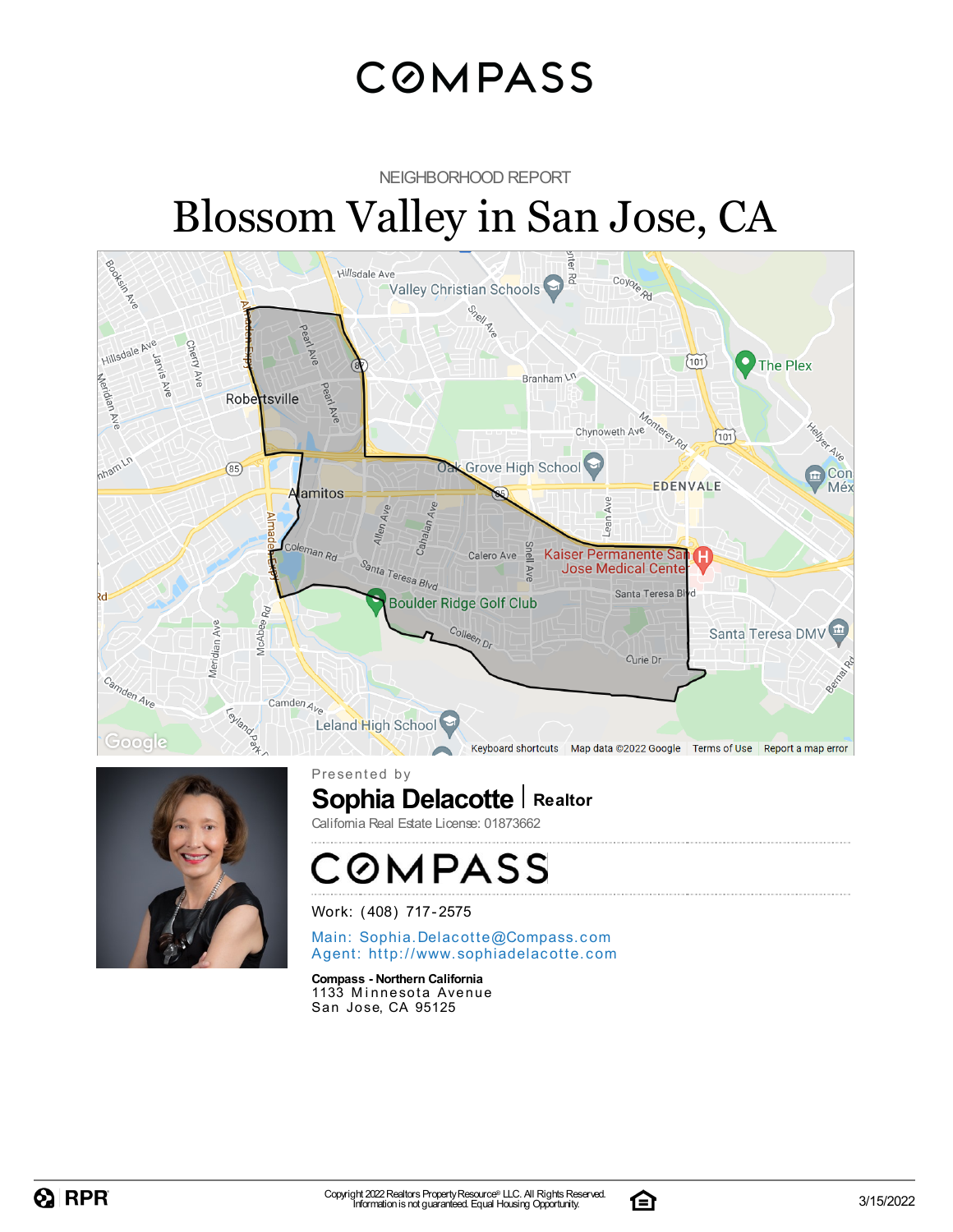#### Neighborhood Report **COMPASS**

## Neighborhood: Housing Stats and Charts

|                                                         | <b>Blossom Valley</b> | San Jose  | <b>Santa Clara County</b> | California | <b>USA</b> |
|---------------------------------------------------------|-----------------------|-----------|---------------------------|------------|------------|
| Median Estimated Home Value                             | \$1.35M               | \$1.35M   | \$1.49M                   | \$716K     | \$313K     |
| <b>Estimated Home Value 12-Month Change</b>             | $+24%$                | $+20.5\%$ | $+17.1%$                  | $+12.8\%$  | $+20.9%$   |
| <b>Median List Price</b>                                | \$1.3M                | \$1.2M    | \$1.36M                   | \$699K     | \$135K     |
| <b>List Price 1-Month Change</b>                        | $+2.3%$               | $+8.2\%$  | $+4.7%$                   | +3.6%      | 0%         |
| List Price 12-Month Change                              | $+24.4%$              | +19.9%    | $+13.3\%$                 | +7.5%      | $+3.9%$    |
| <b>Median Home Age</b>                                  | 48                    | 49        | 48                        | 46         | 42         |
| Own                                                     | 67%                   | 57%       | 56%                       | 55%        | 64%        |
| Rent                                                    | 33%                   | 43%       | 44%                       | 45%        | 36%        |
| \$ Value of All Buildings for which Permits Were Issued |                       |           | \$1.01B                   | \$25.4B    | \$307B     |
| % Change in Permits for All Buildings                   |                       |           | $-31%$                    | $0\%$      | $+13%$     |
| % Change in \$ Value for All Buildings                  |                       |           | $-22%$                    | $-4%$      | $+10%$     |



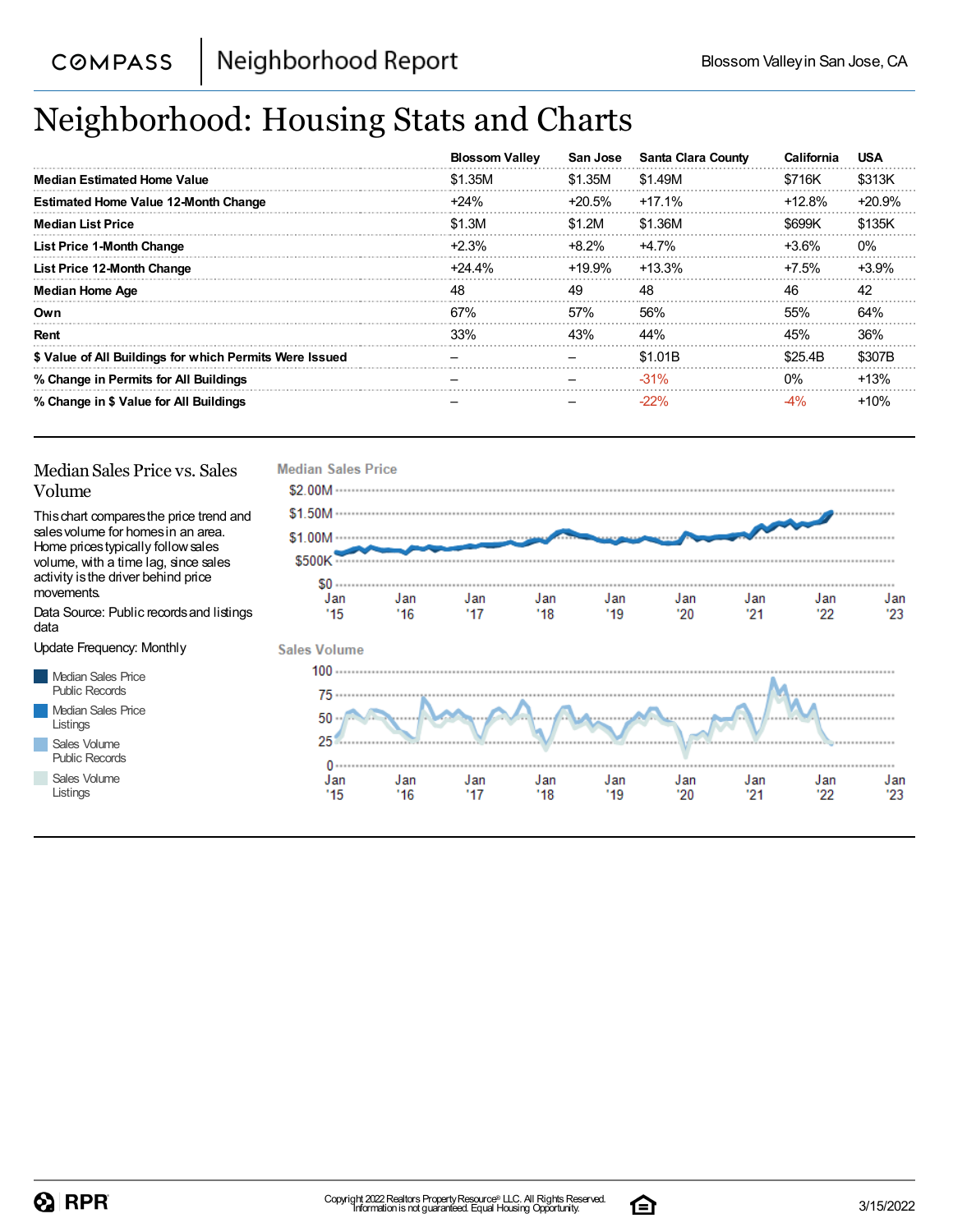#### Neighborhood Report **COMPASS**

### Median Listing Price vs. Listing Volume

Thischart comparesthe listing price and listing volume for homesin an area. Listing prices often follow listing volume, with a time lag, because supply can drive price movements.

Data Source: On- and off-market listings sources

Update Frequency: Monthly

**Median List Price** Listing Volume



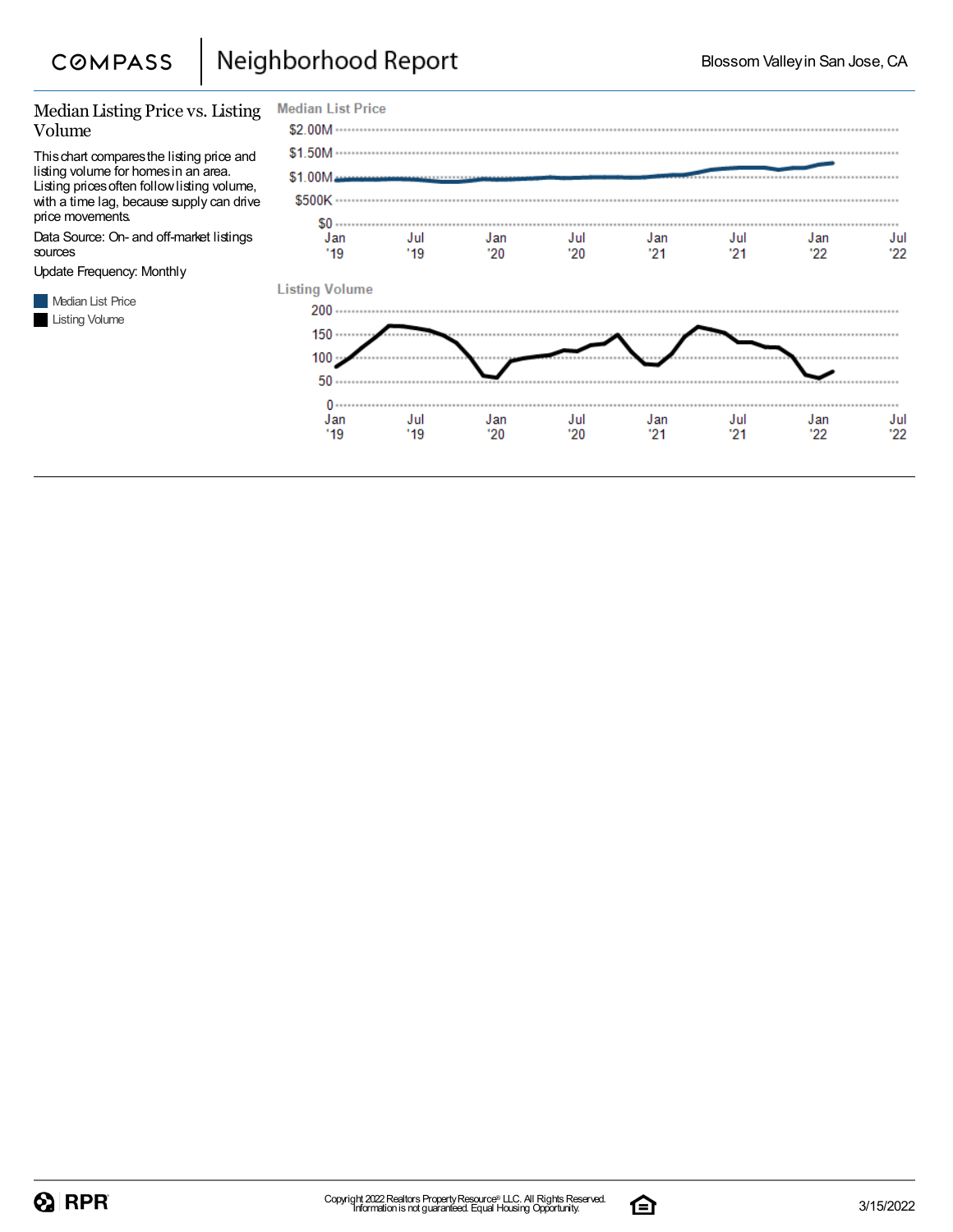## Neighborhood: People Stats and Charts

|                     | <b>Blossom Valley</b> | san Jose | Santa Clara County |          | USA |
|---------------------|-----------------------|----------|--------------------|----------|-----|
|                     | 50.6K                 | .03M     | .93M               | 39.3M    |     |
| Density per Sq Mi   | 8.65K                 | 5.82K    | 49K                | 252      |     |
| Change since 2010   | +4 3%                 | $+8.4%$  | $-9.4%$            | $-6.9\%$ | 7%  |
| Median Age          | 38                    |          |                    |          | 38  |
| Male / Female Ratio | 49%                   | 50%      | 51%                | 50%      | 10% |

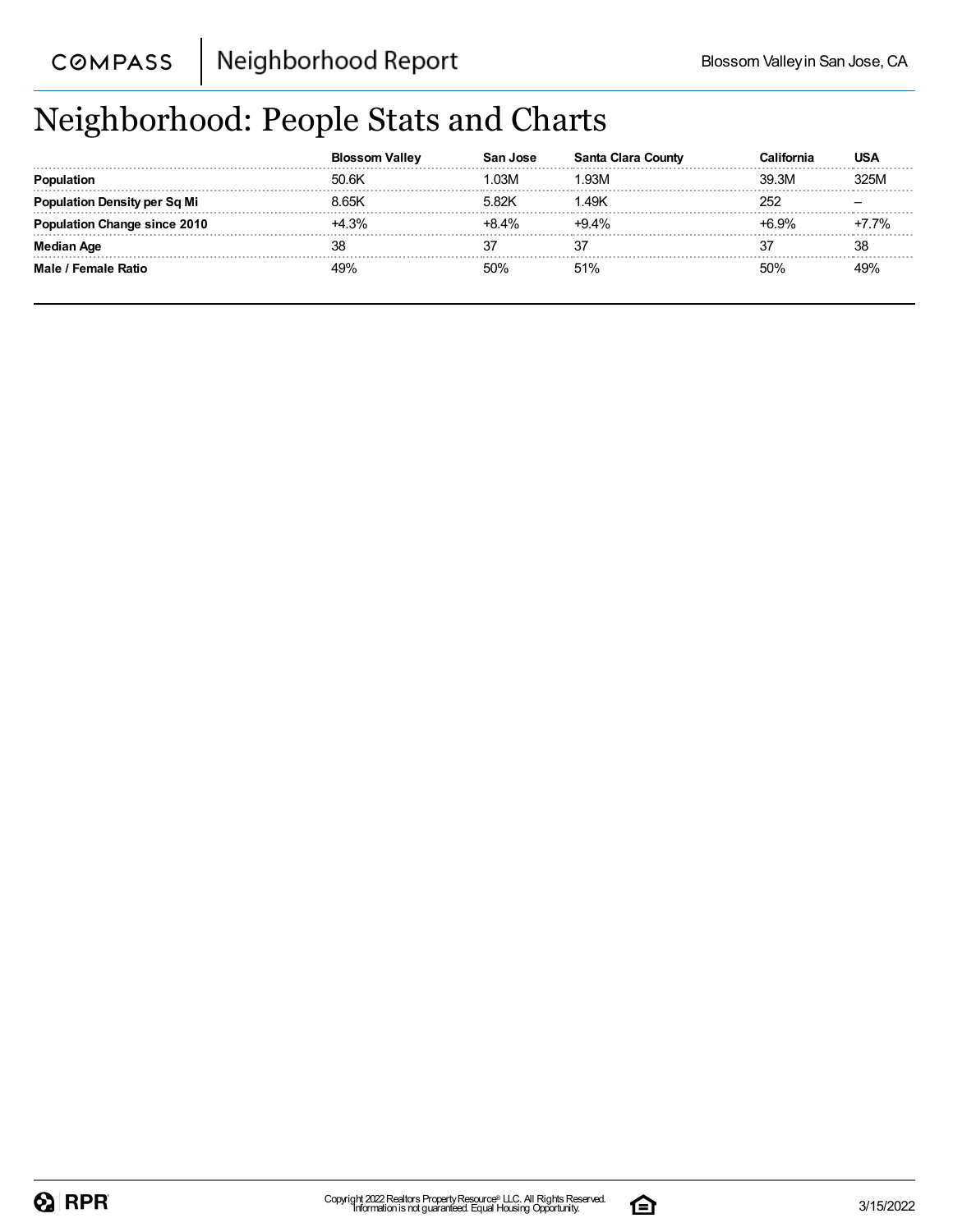#### Neighborhood Report **COMPASS**

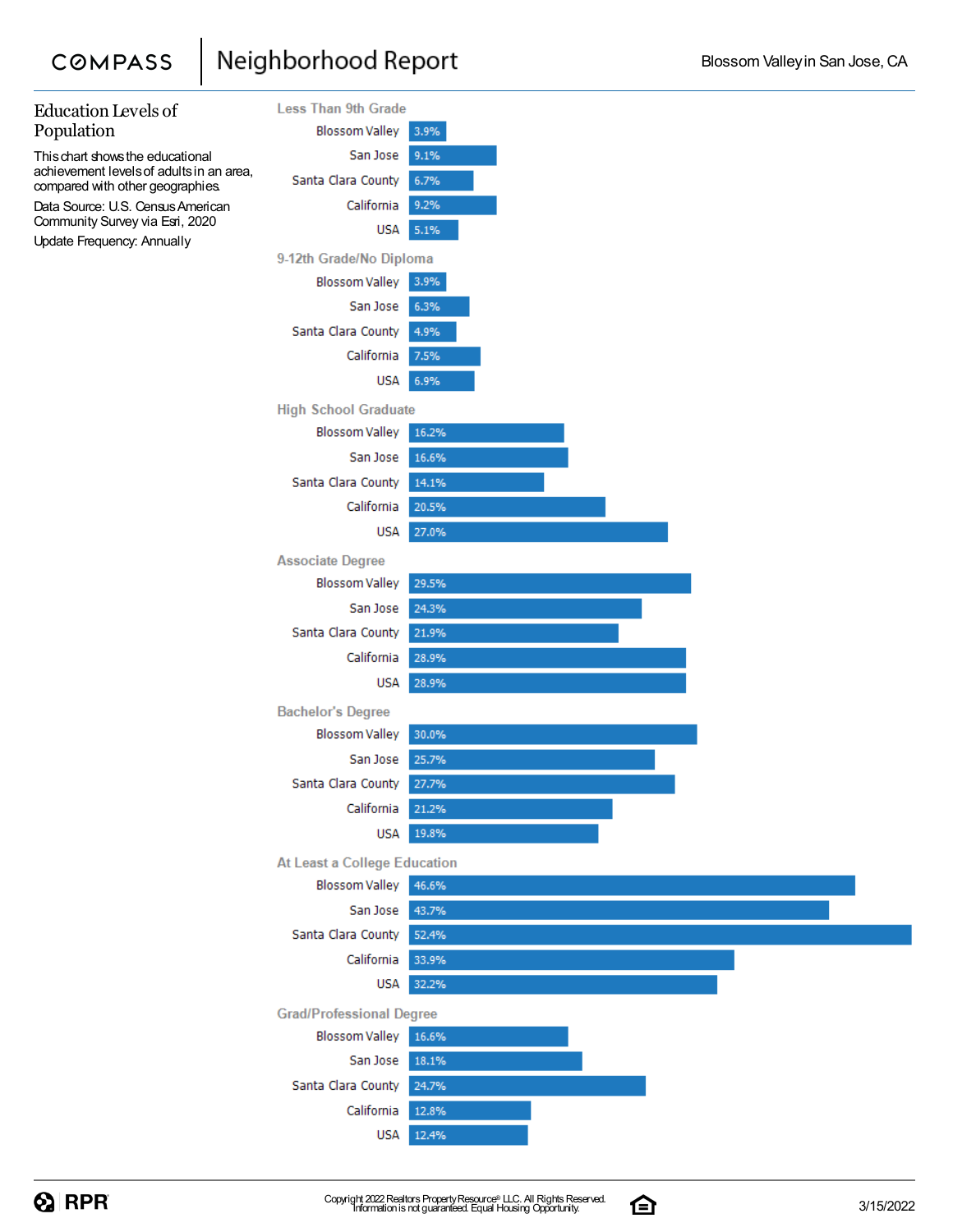| Population of Children by Age<br>Group<br>This chart shows the distribution of the<br>population of children by age range -<br>from birth to 17 - in the area of your<br>search.<br>Data Source: U.S. Census<br><b>Update Frequency: Annually</b><br><b>Blossom Valley</b> | Toddlers<br>3,173<br><b>Elementary School</b><br>3,267<br>Middle School<br>3,493<br>High School<br>1,892                                                                                |
|----------------------------------------------------------------------------------------------------------------------------------------------------------------------------------------------------------------------------------------------------------------------------|-----------------------------------------------------------------------------------------------------------------------------------------------------------------------------------------|
| Population of Adults by Age<br>Group<br>This chart shows the distribution of the<br>population of adults by age range -<br>from 18 to 75-plus-in the area of your<br>search.<br>Data Source: U.S. Census<br>Update Frequency: Annually<br><b>Blossom Valley</b>            | 18-20<br>1,366<br>$21 - 24$<br>2,374<br>6,975<br>25-34<br>14,520<br>35-54<br>55-64<br>6,752<br>65-74<br>3,677<br>75 or Older<br>3,093                                                   |
| Households With Children<br>This chart shows the distribution of<br>households with children, categorized by<br>marital status, in the area of your search.<br>Data Source: U.S. Census<br><b>Update Frequency: Annually</b><br><b>Blossom Valley</b>                      | Married with Children<br>4,647<br>Married without Children<br>5,683<br>Single with Children<br>809                                                                                      |
| <b>Household Income Brackets</b><br>This chart shows annual household<br>income levels within an area.<br>Data Source: U.S. Census<br>Update Frequency: Annually<br><b>Blossom Valley</b>                                                                                  | $>$ \$150K<br>7,244<br>\$125K-\$150K<br>1,392<br>\$100K-\$125K<br>1,737<br>\$75K-\$100K<br>1,525<br>\$50K-\$75K<br>1,710<br>\$35K-\$50K<br>1,132<br>\$25K-\$35K<br>603<br><\$25K<br>931 |
| <b>Presidential Voting Pattern</b><br>This chart shows how residents of a<br>county voted in the 2020 presidential<br>election.                                                                                                                                            | <b>Votes Democrat</b><br>70.1%<br>Votes Republican<br>27.2%                                                                                                                             |

Data Source: USElectionAtlas.org Update Frequency: Quadrennially

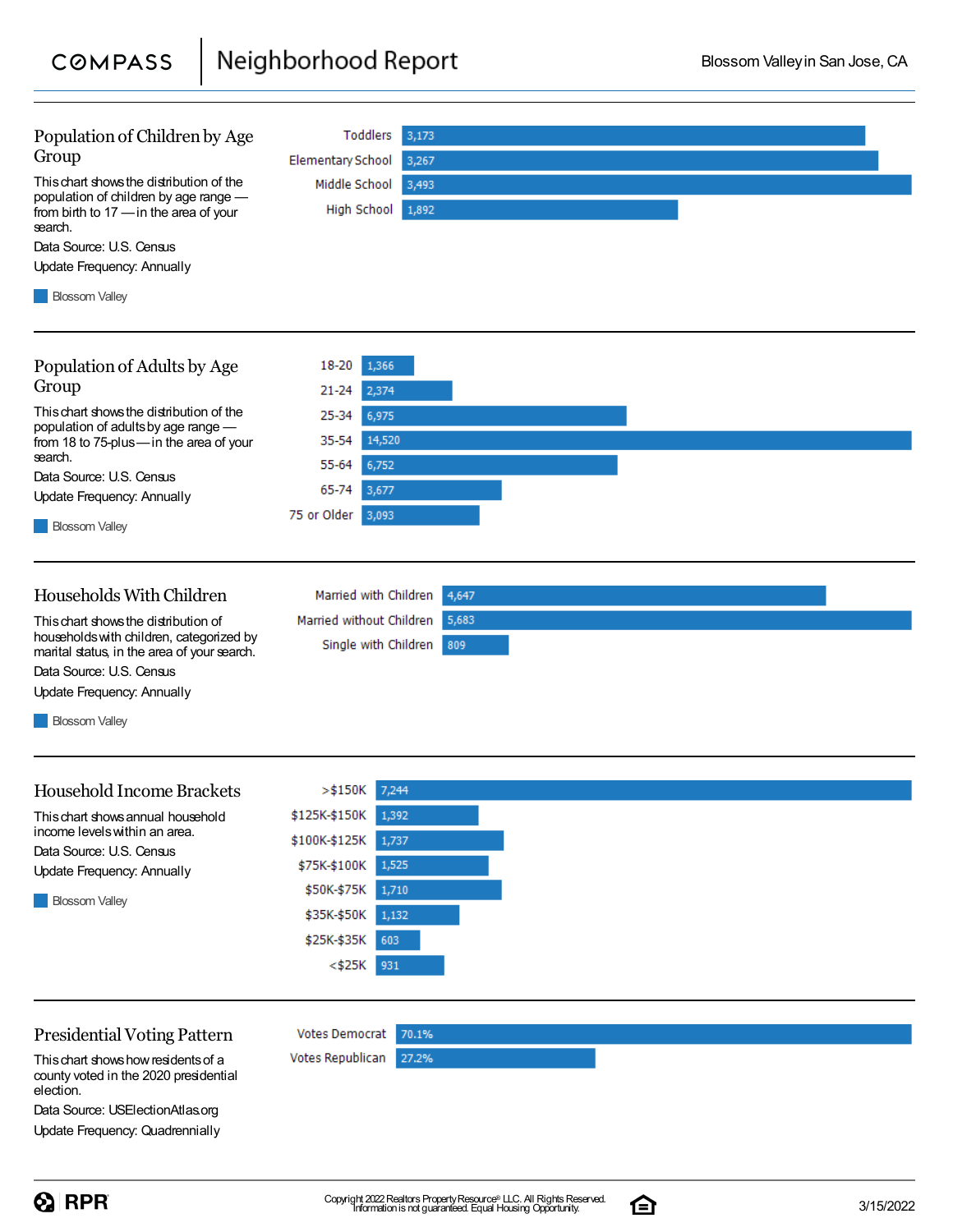# Neighborhood: Economic Stats and Charts

|                                | <b>Blossom Valley</b> | ı Jose<br>Sar | <b>Santa Clara County</b> |                 | USA  |
|--------------------------------|-----------------------|---------------|---------------------------|-----------------|------|
| Income Per Capita              | S50 120               |               | ISR 248                   | 955             |      |
| <b>Median Household Income</b> | \$133.962             | \$109.593     | \$124.055                 | \$75.235        |      |
| ment Rate                      |                       | 3.2%          | $2.9\%$                   | 4.8%            | 3.9% |
| nent Number                    |                       | 17.5K         | 30.1K                     | 913K            |      |
| nent Number                    |                       | 532K          | L01M                      | 18.1M           |      |
| Labor Force Number             |                       | 549K          | l 04M                     | 19 <sub>M</sub> |      |

### Unemployment Rate

San Jose

**California USA** 



| <b>Occupational Categories</b>                         | Manufacturing                               | 4,125        |
|--------------------------------------------------------|---------------------------------------------|--------------|
| This chart shows categories of                         | Professional, Scientific and Technical      | 3,532        |
| employment within an area.<br>Data Source: U.S. Census | <b>Health Care and Social Assistance</b>    | 3,432        |
| Update Frequency: Annually                             | Retail Trade                                | 2,694        |
|                                                        | Education                                   | 2,224        |
| <b>Blossom Valley</b>                                  | Construction                                | 1,787        |
|                                                        | Accommodation and Food                      | 1,401        |
|                                                        | Other                                       | 1,339        |
|                                                        | Information                                 | 1,104        |
|                                                        | <b>Public Administration</b>                | 1,102        |
|                                                        | <b>Finance and Insurance</b>                | 925          |
|                                                        | Administrative Support and Waste Management | 869          |
|                                                        | Arts, Entertainment and Recreation          | 657          |
|                                                        | Transportation and Warehousing              | 630          |
|                                                        | Real Estate, Rental and Leasing             | 502          |
|                                                        | <b>Wholesale Trade</b>                      | 431          |
|                                                        | <b>Utilities</b>                            | 256          |
|                                                        | Agriculture, Forestry, Fishing and Hunting  | 29           |
|                                                        | Business Management   28                    |              |
|                                                        | Mining                                      | 0 or no data |
|                                                        |                                             |              |

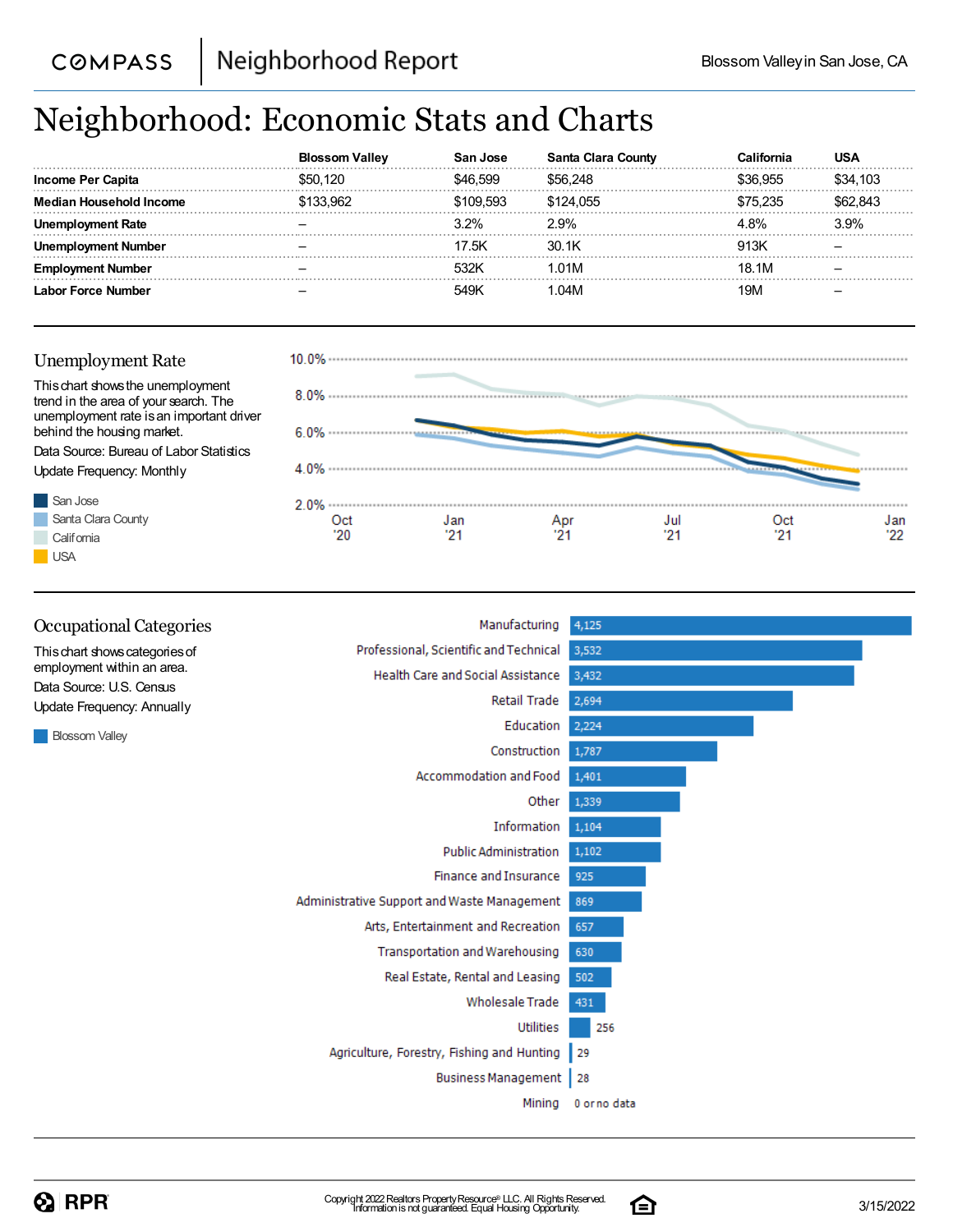# Neighborhood: Quality of Life Stats and Charts

Quality of Life in–

|                                                         | <b>Blossom Vallev</b> | San Jose | Santa Clara County |      |      |
|---------------------------------------------------------|-----------------------|----------|--------------------|------|------|
| Elevation (in feet)                                     | .900                  | .894     | 1.876              |      |      |
| <b>Annual Rainfall (in inches)</b>                      | 20.23                 | 19.09    | 23.49              | 23.4 |      |
| <b>Annual Snowfall (in inches)</b>                      | 0.93                  | 2.96     | 5.66               | 19.1 |      |
| Days of Full Sun (per year)                             | 165                   | 165      | 165                | 159  |      |
| Travel Time to Work (in minutes)                        | 34                    |          | 29                 | 30   | 27   |
| <b>Water Quality - Health Violations</b>                |                       |          |                    |      |      |
| <b>Water Quality - Monitoring and Report Violations</b> |                       |          |                    |      |      |
| <b>Superfund Sites</b>                                  |                       |          | 38                 | 153  | 2.41 |
| <b>Brownfield Sites</b>                                 |                       | 'es      | Yes                | 'es  | 7es  |



**Blossom Valley** 

| How People Get to Work                                                           | Drive/Carpool/Motorcycle 22,851 |       |
|----------------------------------------------------------------------------------|---------------------------------|-------|
| This chart shows the types of                                                    | Work at Home                    | 1,305 |
| transportation that residents of the area<br>you searched use for their commute. | Public Transit 794              |       |
| Data Source: U.S. Census                                                         | Walk 256                        |       |
| Update Frequency: Annually                                                       | Bicycle 140                     |       |
|                                                                                  |                                 |       |



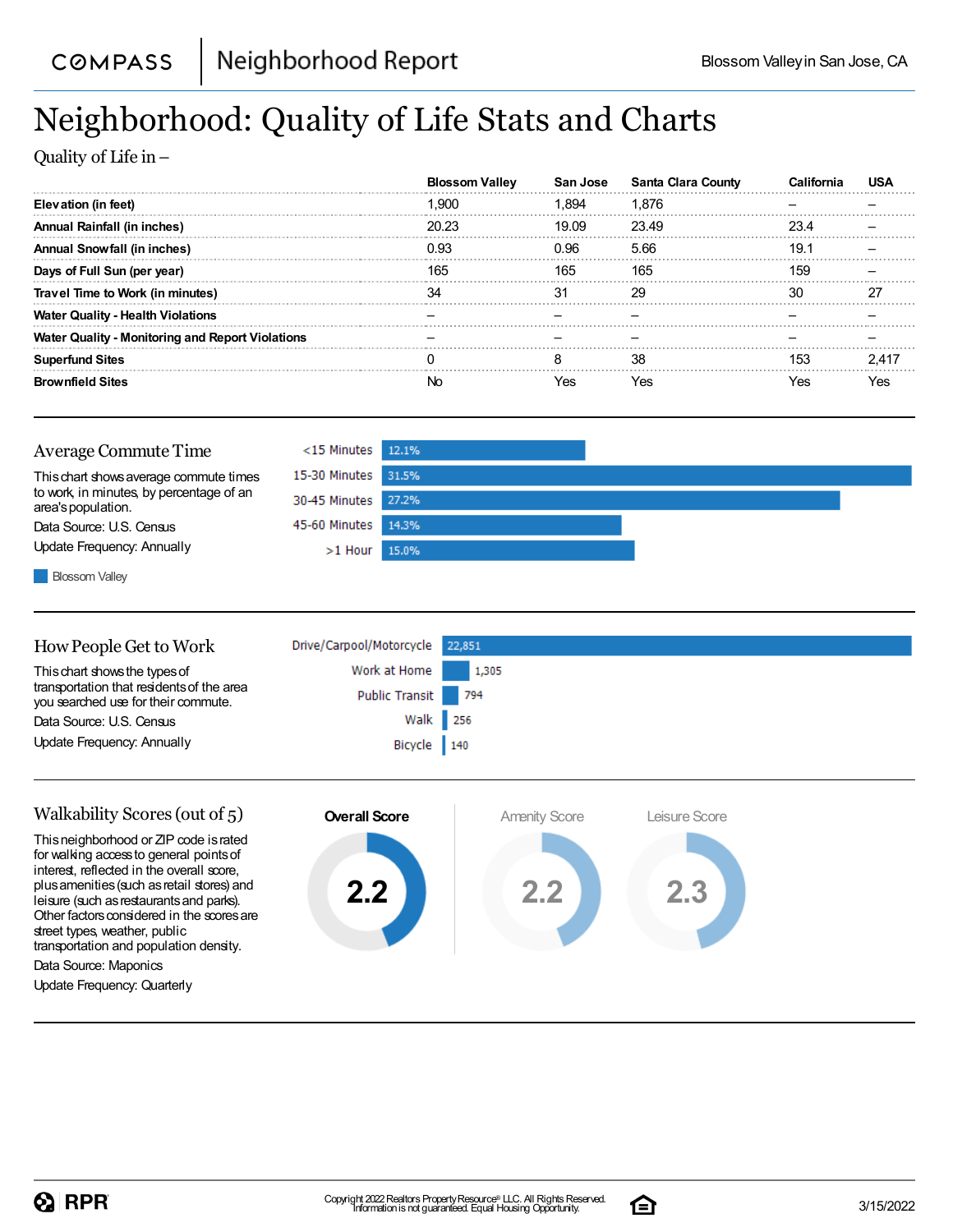

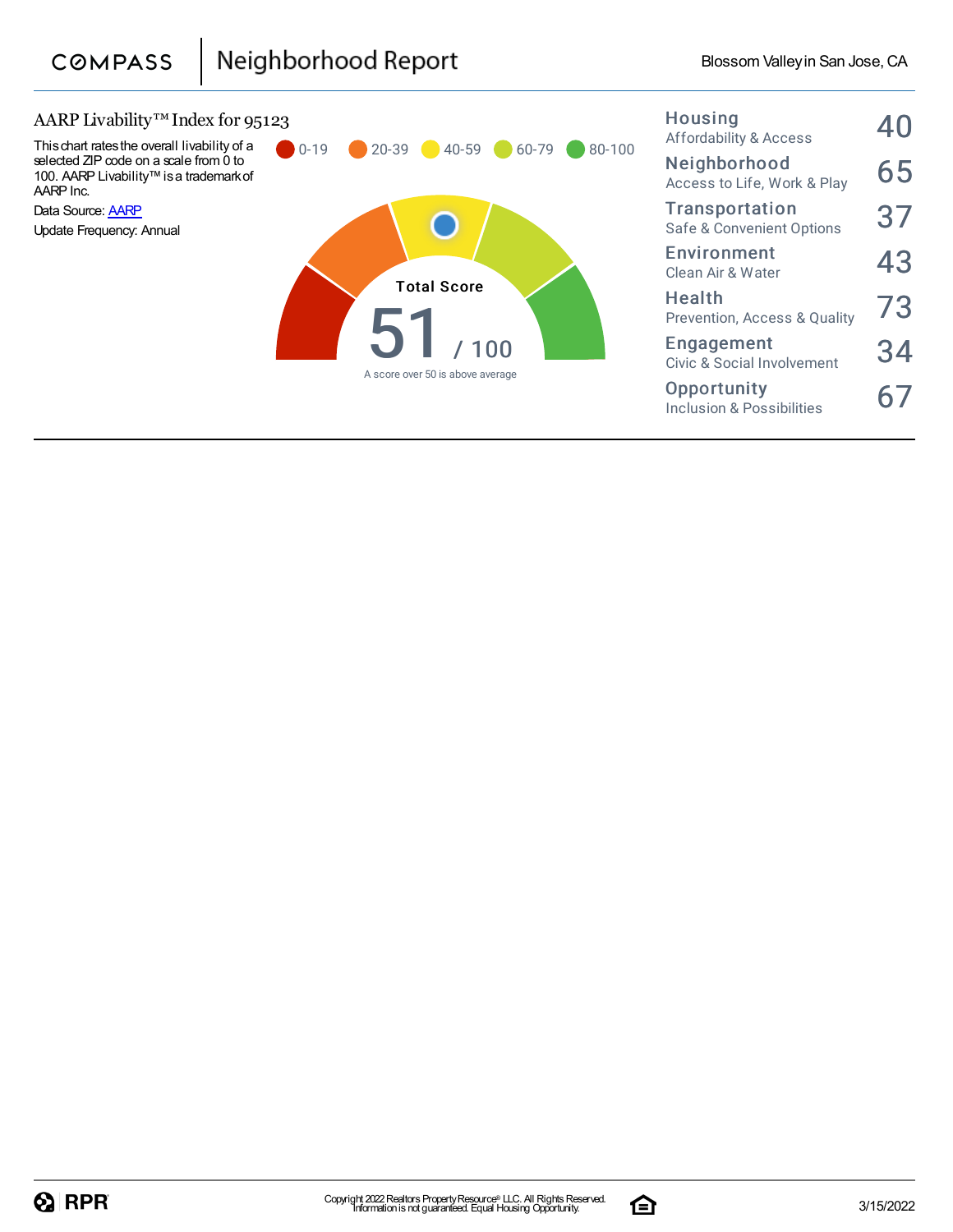### **About RPR** (Realtors Property Resource)

- Realtors Property Resource<sup>®</sup> is a wholly owned subsidiary of the National Association REALTORS®.
- RPRoffers comprehensive data including a nationwide database of 164 million properties – as well as powerful analytics and dynamic reports exclusivelyfor members of the NAR.
- RPR's focus is giving residential and commercial real estate practitioners, brokers, and MLSand Association staff the tools theyneed to serve their clients.
- This report has been provided to you bya member of the NAR.

### **About RPR's Data**

RPRgenerates and compiles real estate and other data from a vast arrayof sources. The data contained in your report includes some or all of the following:

- Listing data from our partner MLSs and CIEs, and related calculations, like estimated value for a propertyor median sales price for a local market.
- **Public records data** including tax, assessment, and deed information. Foreclosure and distressed data from public records.
- **Market conditions and forecasts** based on listing and public records data.  $\bullet$
- **Census andemployment data** from the U.S.Census and the U.S. Bureau of Labor Statistics.
- **Demographics and trends data** from Esri. The data in commercial and economic reports includes Tapestry Segmentation, which classifies U.S. residential neighborhoods into unique market segments based on socioeconomic and demographic characteristics.
- **Business data** including consumer expenditures, commercial market potential, retail marketplace, SIC and NAICS business information, and banking potential data from Esri.
- **School data and reviews** from Niche.
- **Specialtydata sets** such as walkabilityscores, traffic counts and flood zones.

### **Update Frequency**

- Listings and public records data are updated on a continuous basis.
- Charts and statistics calculated from listing and public records data are refreshed monthly.
- Other data sets range from dailyto annual updates.

### **Learn more**

For more information about RPR, please visit RPR's publicwebsite: https://blog.narrpr.com